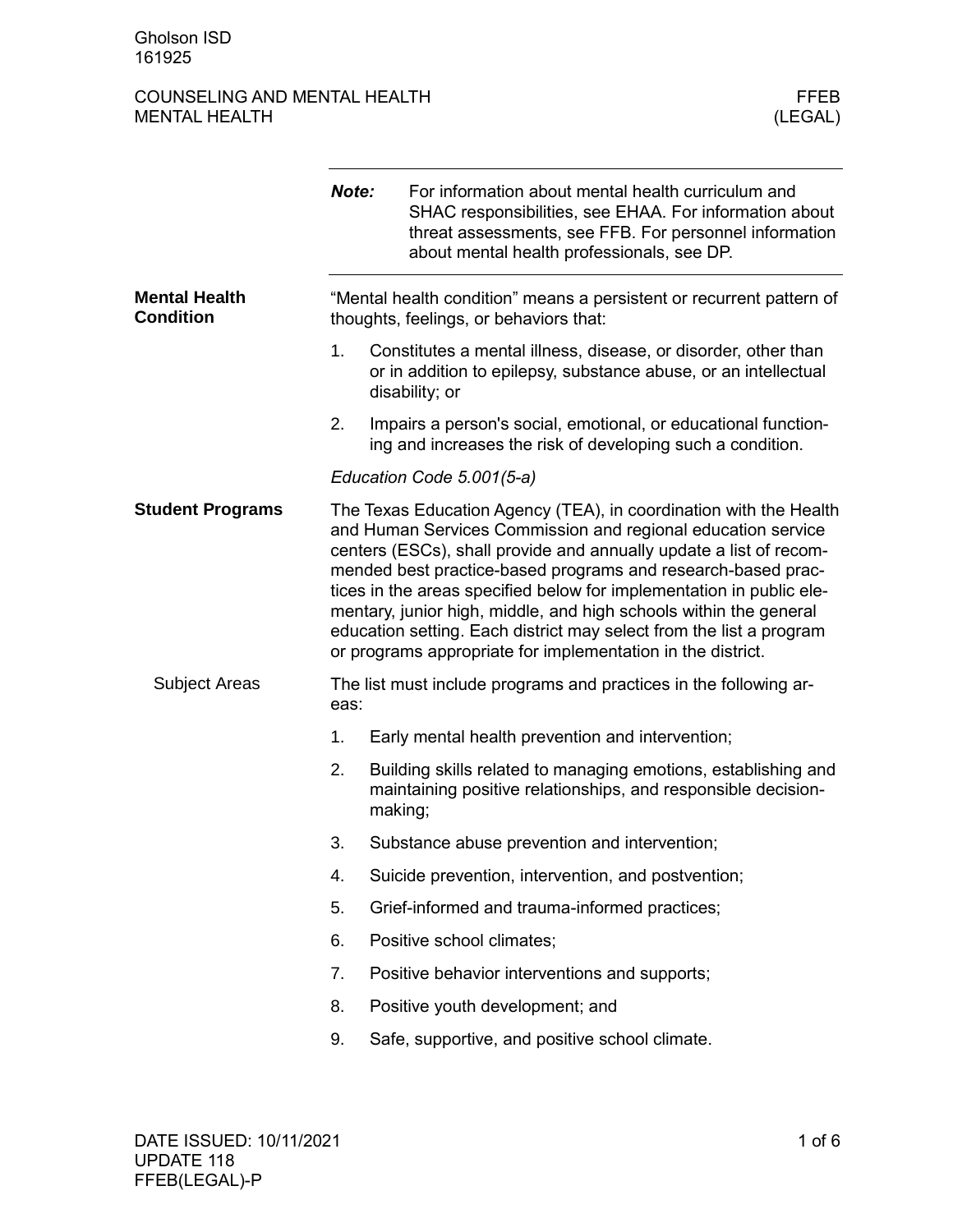### COUNSELING AND MENTAL HEALTH FEER MENTAL HEALTH (LEGAL) MENTAL HEALTH

|                             | "School climate" means the quality and character of school life, in-<br>cluding interpersonal relationships, teaching and learning prac-<br>tices, and organizational structures, as experienced by students<br>enrolled in the district, parents of those students, and personnel<br>employed by the district. |                                                                                                                                                                                                                                                                                                                                                                                                                                                                                |  |  |
|-----------------------------|-----------------------------------------------------------------------------------------------------------------------------------------------------------------------------------------------------------------------------------------------------------------------------------------------------------------|--------------------------------------------------------------------------------------------------------------------------------------------------------------------------------------------------------------------------------------------------------------------------------------------------------------------------------------------------------------------------------------------------------------------------------------------------------------------------------|--|--|
|                             | [For information on employee training, see DMA.]                                                                                                                                                                                                                                                                |                                                                                                                                                                                                                                                                                                                                                                                                                                                                                |  |  |
| Practices and<br>Procedures | A district shall develop practices and procedures concerning each<br>area listed above, including mental health promotion and interven-<br>tion, substance abuse prevention and intervention, and suicide pre-<br>vention, that:                                                                                |                                                                                                                                                                                                                                                                                                                                                                                                                                                                                |  |  |
|                             | 1.                                                                                                                                                                                                                                                                                                              | Include a procedure for providing educational material to all<br>parents and families in the district that contains information on<br>identifying risk factors, accessing resources for treatment or<br>support provided on and off campus, and accessing available<br>student accommodations provided on campus;                                                                                                                                                              |  |  |
|                             | 2.                                                                                                                                                                                                                                                                                                              | Include a procedure for providing notice of a recommendation<br>for early mental health or substance abuse intervention re-<br>garding a student to a parent or guardian of the student within<br>a reasonable amount of time after the identification of early<br>warning signs, which may include declining academic perfor-<br>mance, depression, anxiety, isolation, unexplained changes in<br>sleep or eating habits, and destructive behavior toward self<br>and others; |  |  |
|                             | 3.                                                                                                                                                                                                                                                                                                              | Include a procedure for providing notice of a student identified<br>as at risk of attempting suicide to a parent or guardian of the<br>student within a reasonable amount of time after the identifi-<br>cation of early warning signs;                                                                                                                                                                                                                                        |  |  |
|                             | 4.                                                                                                                                                                                                                                                                                                              | Establish that the district may develop a reporting mechanism<br>and may designate at least one person to act as a liaison of-<br>ficer in the district for the purposes of identifying students in<br>need of early mental health or substance abuse intervention<br>or suicide prevention;                                                                                                                                                                                   |  |  |
|                             | 5.                                                                                                                                                                                                                                                                                                              | Set out available counseling alternatives for a parent or<br>guardian to consider when his or her child is identified as pos-<br>sibly being in need of early mental health or substance abuse<br>intervention or suicide prevention; and                                                                                                                                                                                                                                      |  |  |
|                             | 6.                                                                                                                                                                                                                                                                                                              | Include procedures:                                                                                                                                                                                                                                                                                                                                                                                                                                                            |  |  |
|                             |                                                                                                                                                                                                                                                                                                                 | To support the return of a student to school following<br>a.<br>hospitalization or residential treatment for a mental<br>health condition or substance abuse; and                                                                                                                                                                                                                                                                                                              |  |  |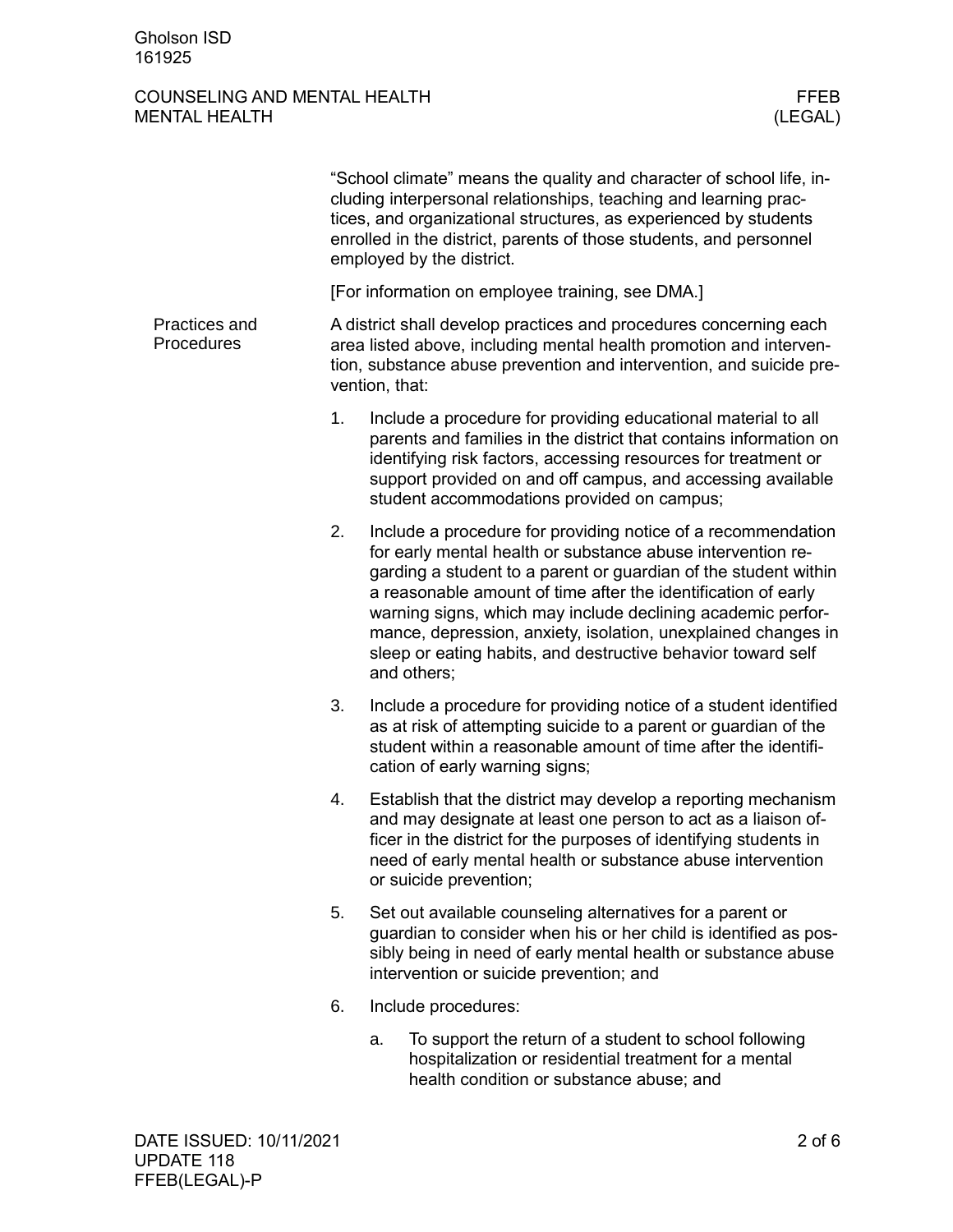# COUNSELING AND MENTAL HEALTH FFEB FFEB SERVICES AND MENTAL HEALTH FEEB MENTAL HEALTH MENTAL HEALTH

|                                                                  | b.                                                                                                                                                                                                                                                                                                                                                                                                                                                                                                                                                                                                    | For suicide prevention, intervention, and postvention. |
|------------------------------------------------------------------|-------------------------------------------------------------------------------------------------------------------------------------------------------------------------------------------------------------------------------------------------------------------------------------------------------------------------------------------------------------------------------------------------------------------------------------------------------------------------------------------------------------------------------------------------------------------------------------------------------|--------------------------------------------------------|
|                                                                  | The practices and procedures may address multiple subject areas<br>[see Subject Areas, above]. The practices and procedures must<br>prohibit the use without the prior consent of a student's parent or<br>guardian of a medical screening of the student as part of the pro-<br>cess of identifying whether the student is possibly in need of early<br>mental health or substance abuse intervention or suicide preven-<br>tion.                                                                                                                                                                    |                                                        |
|                                                                  | The practices and procedures developed must be included in the<br>annual student handbook and the district improvement plan under<br>Education Code 11.252. [See BQ]                                                                                                                                                                                                                                                                                                                                                                                                                                  |                                                        |
|                                                                  | Nothing in these provisions is intended to interfere with the rights of<br>parents or guardians and the decision-making regarding the best<br>interest of the child. Practices and procedures developed in ac-<br>cordance with these provisions are intended to notify a parent or<br>guardian of a need for mental health or substance abuse interven-<br>tion so that a parent or guardian may take appropriate action.<br>These provisions do not give districts the authority to prescribe<br>medications. Any and all medical decisions are to be made by a<br>parent or guardian of a student. |                                                        |
|                                                                  | "Postvention" includes activities that promote healing necessary to<br>reduce the risk of suicide by a person affected by the suicide of an-<br>other.                                                                                                                                                                                                                                                                                                                                                                                                                                                |                                                        |
|                                                                  | Education Code 38.351(a)-(f), (i)-(o)                                                                                                                                                                                                                                                                                                                                                                                                                                                                                                                                                                 |                                                        |
| Immunity                                                         | The above requirements do not waive any immunity from liability of<br>a district or of district officers or employees, create any liability for a<br>cause of action against a district or against district officers or em-<br>ployees, or waive any immunity from liability under Civil Practice<br>and Remedies Code 74.151. Education Code 38.352                                                                                                                                                                                                                                                  |                                                        |
| <b>Student</b><br><b>Identification Cards</b>                    | Each student identification card issued by a public school to a stu-<br>dent in grade six or higher must have printed on the card the con-<br>tact information for the National Suicide Prevention Lifeline and the<br>Crisis Text Line. The student identification card may have printed<br>on the card the contact information for a local suicide prevention<br>hotline, if available. Education Code 38.353                                                                                                                                                                                       |                                                        |
| <b>Consent to</b><br><b>Examinations, Tests,</b><br>or Treatment | A district employee must obtain the written consent of a child's par-<br>ent before the employee may conduct a psychological examina-<br>tion, test, or treatment, unless the examination, test, or treatment is<br>required by:                                                                                                                                                                                                                                                                                                                                                                      |                                                        |
|                                                                  | 1.<br>TEA's policy concerning child abuse investigations and re-<br>ports under Education Code 38.004; or                                                                                                                                                                                                                                                                                                                                                                                                                                                                                             |                                                        |
| DATE ISSUED: 10/11/2021                                          |                                                                                                                                                                                                                                                                                                                                                                                                                                                                                                                                                                                                       | $3$ of $6$                                             |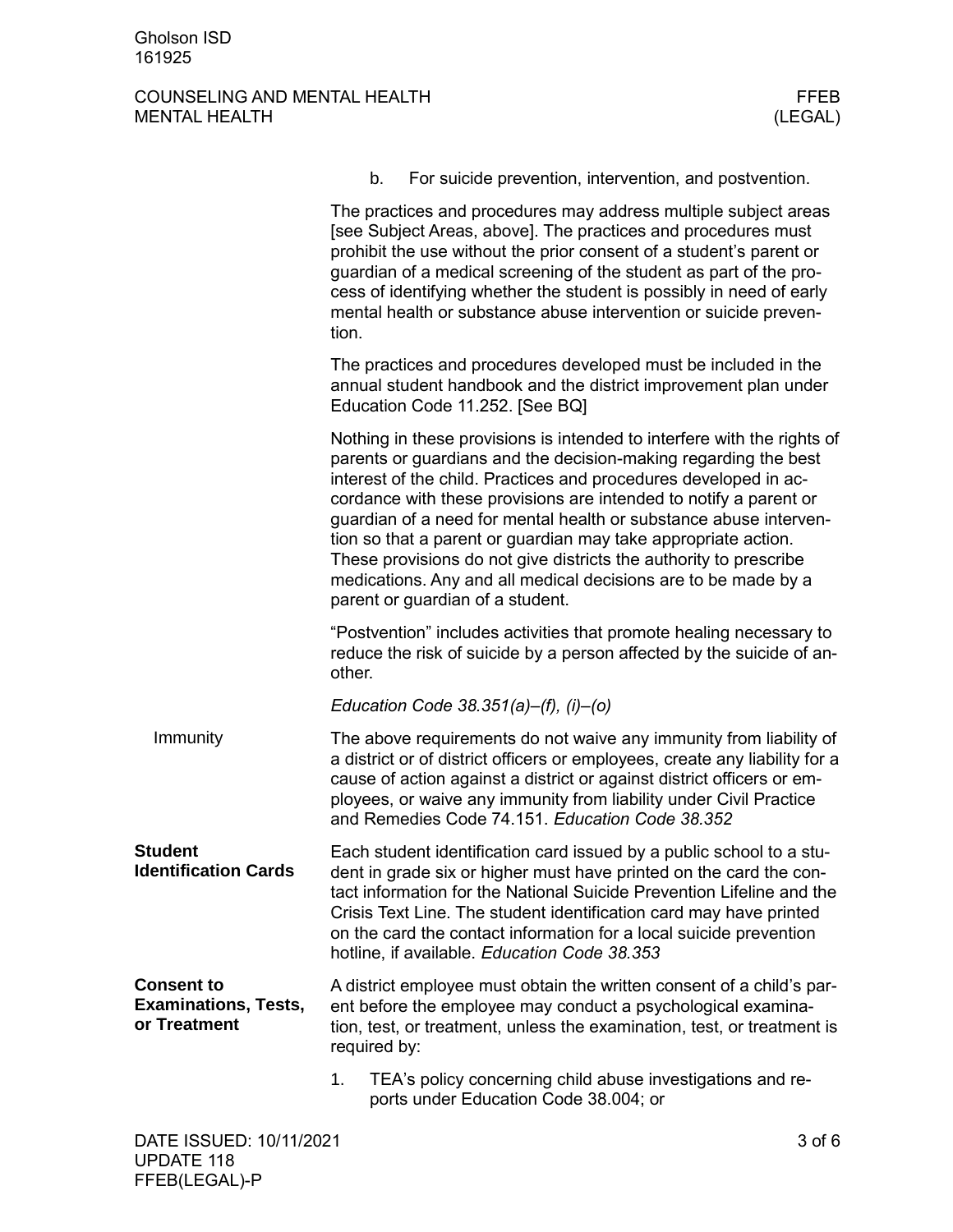# COUNSELING AND MENTAL HEALTH FFEB FFEB MENTAL HEALTH (LEGAL) MENTAL HEALTH

|                                           | State or federal law regarding requirements for special educa-<br>2.<br>tion.                                                                                                                                                                                                                                                                                                                                                                                                                                                                                                                                                                                                                                                                                                                                                                  |  |  |
|-------------------------------------------|------------------------------------------------------------------------------------------------------------------------------------------------------------------------------------------------------------------------------------------------------------------------------------------------------------------------------------------------------------------------------------------------------------------------------------------------------------------------------------------------------------------------------------------------------------------------------------------------------------------------------------------------------------------------------------------------------------------------------------------------------------------------------------------------------------------------------------------------|--|--|
|                                           | Education Code 26.009(a)(1) [See FNG]                                                                                                                                                                                                                                                                                                                                                                                                                                                                                                                                                                                                                                                                                                                                                                                                          |  |  |
|                                           | [For more information about consent to medical treatment, includ-<br>ing psychological treatment, see FFAC. For information about con-<br>sent to counseling, see FFEA.]                                                                                                                                                                                                                                                                                                                                                                                                                                                                                                                                                                                                                                                                       |  |  |
| <b>Professional's</b><br><b>Authority</b> | A licensed or certified physician, psychologist, counselor, or social<br>worker having reasonable grounds to believe that a child has been<br>sexually, physically, or emotionally abused; is contemplating sui-<br>cide; or is involved in chemical or drug addiction or dependency<br>may:                                                                                                                                                                                                                                                                                                                                                                                                                                                                                                                                                   |  |  |
|                                           | 1.<br>Counsel the child without the consent of the child's parents,<br>managing conservator, or guardian;                                                                                                                                                                                                                                                                                                                                                                                                                                                                                                                                                                                                                                                                                                                                      |  |  |
|                                           | 2.<br>With or without the consent of a child who is a client, advise<br>the parents, managing conservator, or guardian of the treat-<br>ment given to or needed by the child;                                                                                                                                                                                                                                                                                                                                                                                                                                                                                                                                                                                                                                                                  |  |  |
|                                           | 3.<br>Rely on the written statement of the child containing the<br>grounds on which the child has capacity to consent to his or<br>her own treatment as provided above.                                                                                                                                                                                                                                                                                                                                                                                                                                                                                                                                                                                                                                                                        |  |  |
| <b>Exception: Court</b><br>Order          | The physician, psychologist, counselor, or social worker may not<br>counsel a child if consent is prohibited by a court order, unless con-<br>sent is obtained as otherwise allowed by law.                                                                                                                                                                                                                                                                                                                                                                                                                                                                                                                                                                                                                                                    |  |  |
|                                           | Family Code 32.004(b), (c)                                                                                                                                                                                                                                                                                                                                                                                                                                                                                                                                                                                                                                                                                                                                                                                                                     |  |  |
|                                           | [See DP for more information about LSSP and school counselor re-<br>sponsibilities.]                                                                                                                                                                                                                                                                                                                                                                                                                                                                                                                                                                                                                                                                                                                                                           |  |  |
| <b>Consent to LSSP</b>                    | Informed consent for a licensed specialist in school psychology<br>(LSSP) must be obtained in accordance with the Individuals with<br>Disabilities Education Improvement Act (IDEIA) and the U.S. De-<br>partment of Education's rules governing parental consent when de-<br>livering school psychological services in the public schools, and is<br>considered to meet the requirements for informed consent under<br>the Texas State Board of Examiners of Psychologists (TSBEP)<br>rules. No additional informed consent, specific to any Texas Behav-<br>ioral Health Executive Council (TBHEC) rules, is necessary in this<br>context. Licensees providing psychological services under 22 Ad-<br>ministrative Code 465.38(e)(2), however, must obtain informed<br>consent as otherwise required by the TBHEC rules. 22 TAC<br>465.38(g) |  |  |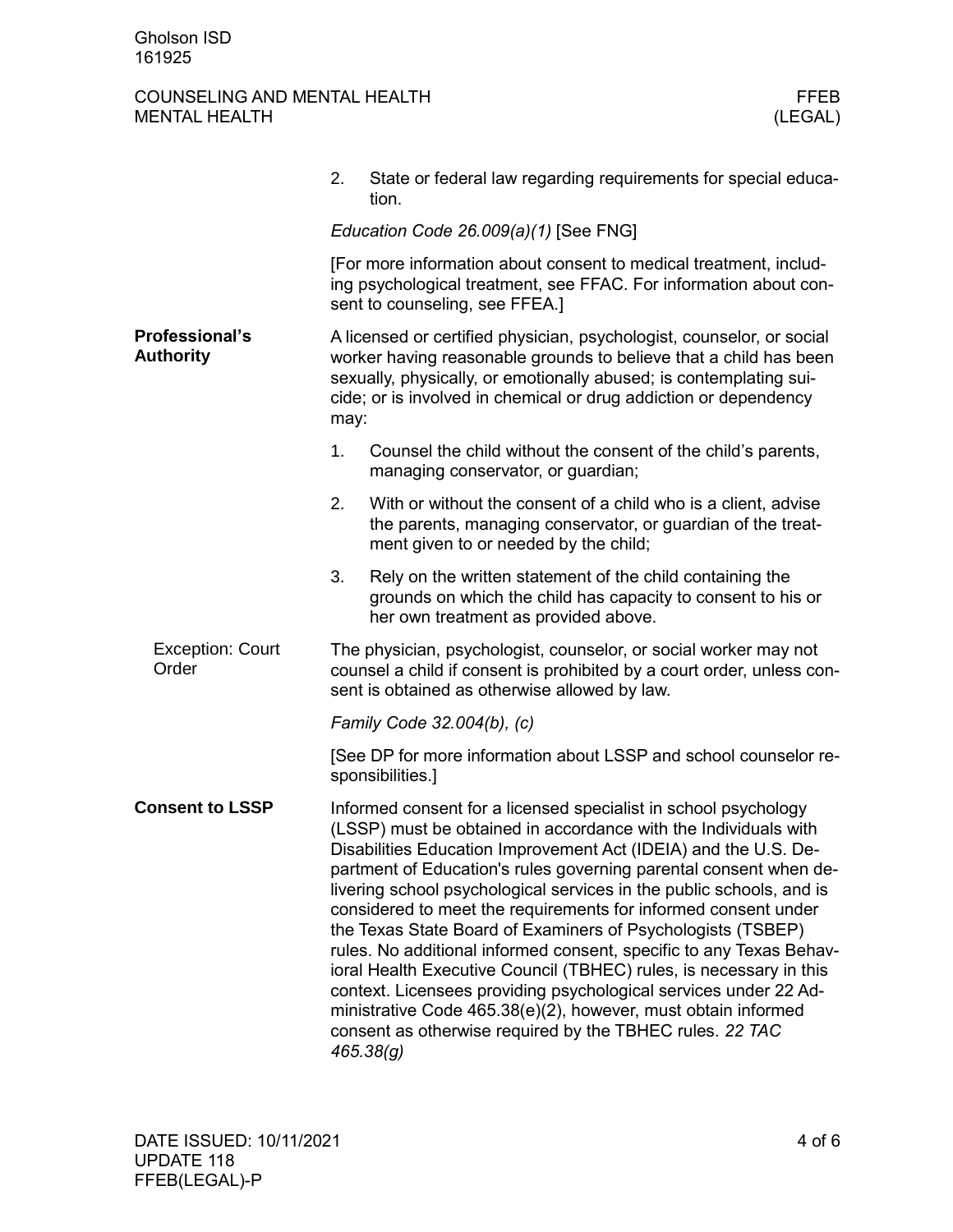## COUNSELING AND MENTAL HEALTH FEER THE MENTAL HEALTH SERVICE SERVICES AND MENTAL HEALTH MENTAL HEALTH

| Professional<br>Immunity                 | A psychologist, counselor, or social worker licensed or certified by<br>the state is not liable for damages except those damages that may<br>result from his or her negligence or willful misconduct. Family Code<br>32.004(d)                   |                                                                                                                                                                                                                                                                                              |            |
|------------------------------------------|--------------------------------------------------------------------------------------------------------------------------------------------------------------------------------------------------------------------------------------------------|----------------------------------------------------------------------------------------------------------------------------------------------------------------------------------------------------------------------------------------------------------------------------------------------|------------|
| <b>Outside Counselors</b>                | Neither a district nor an employee of a district may refer a student<br>to an outside counselor for care or treatment of a chemical de-<br>pendency or an emotional or psychological condition unless the<br>district does all of the following: |                                                                                                                                                                                                                                                                                              |            |
|                                          | 1.                                                                                                                                                                                                                                               | Obtains prior written consent for the referral from the stu-<br>dent's parent, managing conservator, or guardian.                                                                                                                                                                            |            |
|                                          | 2.                                                                                                                                                                                                                                               | Discloses to the student's parent, managing conservator, or<br>guardian any relationship between the district and the outside<br>counselor.                                                                                                                                                  |            |
|                                          | 3.                                                                                                                                                                                                                                               | Informs the student and the student's parent, managing con-<br>servator, or guardian of any alternative public or private<br>source of care or treatment reasonably available in the area.                                                                                                   |            |
|                                          | 4.                                                                                                                                                                                                                                               | Requires the approval of appropriate district personnel before<br>a student may be referred for care or treatment or before a re-<br>ferral is suggested as being warranted.                                                                                                                 |            |
|                                          | 5.                                                                                                                                                                                                                                               | Specifically prohibits any disclosure of a student record that<br>violates state or federal law.                                                                                                                                                                                             |            |
|                                          | Education Code 38.010                                                                                                                                                                                                                            |                                                                                                                                                                                                                                                                                              |            |
|                                          |                                                                                                                                                                                                                                                  | [See FFEA for information on the comprehensive guidance pro-<br>gram. See FFB for mental health-care services provided by the<br>threat assessment and safe and supportive school team.]                                                                                                     |            |
| <b>Psychotropics and</b>                 | A district employee may not:                                                                                                                                                                                                                     |                                                                                                                                                                                                                                                                                              |            |
| <b>Psychiatric</b><br><b>Evaluations</b> | 1.                                                                                                                                                                                                                                               | Recommend that a student use a psychotropic drug; or                                                                                                                                                                                                                                         |            |
|                                          | 2.                                                                                                                                                                                                                                               | Suggest any particular diagnosis; or                                                                                                                                                                                                                                                         |            |
|                                          | 3.                                                                                                                                                                                                                                               | Use the refusal by a parent to consent to administration of a<br>psychotropic drug to a student or to a psychiatric evaluation<br>or examination of a student as grounds, by itself, for prohibit-<br>ing the child from attending a class or participating in a<br>school-related activity. |            |
|                                          |                                                                                                                                                                                                                                                  | Psychotropic drug means a substance that is used in the diagno-<br>sis, treatment, or prevention of a disease or as a component of a<br>medication and intended to have an altering effect on perception,<br>emotion, or behavior.                                                           |            |
|                                          |                                                                                                                                                                                                                                                  | Education Code 38.016(b) does not:                                                                                                                                                                                                                                                           |            |
| DATE ISSUED: 10/11/2021                  |                                                                                                                                                                                                                                                  |                                                                                                                                                                                                                                                                                              | $5$ of $6$ |